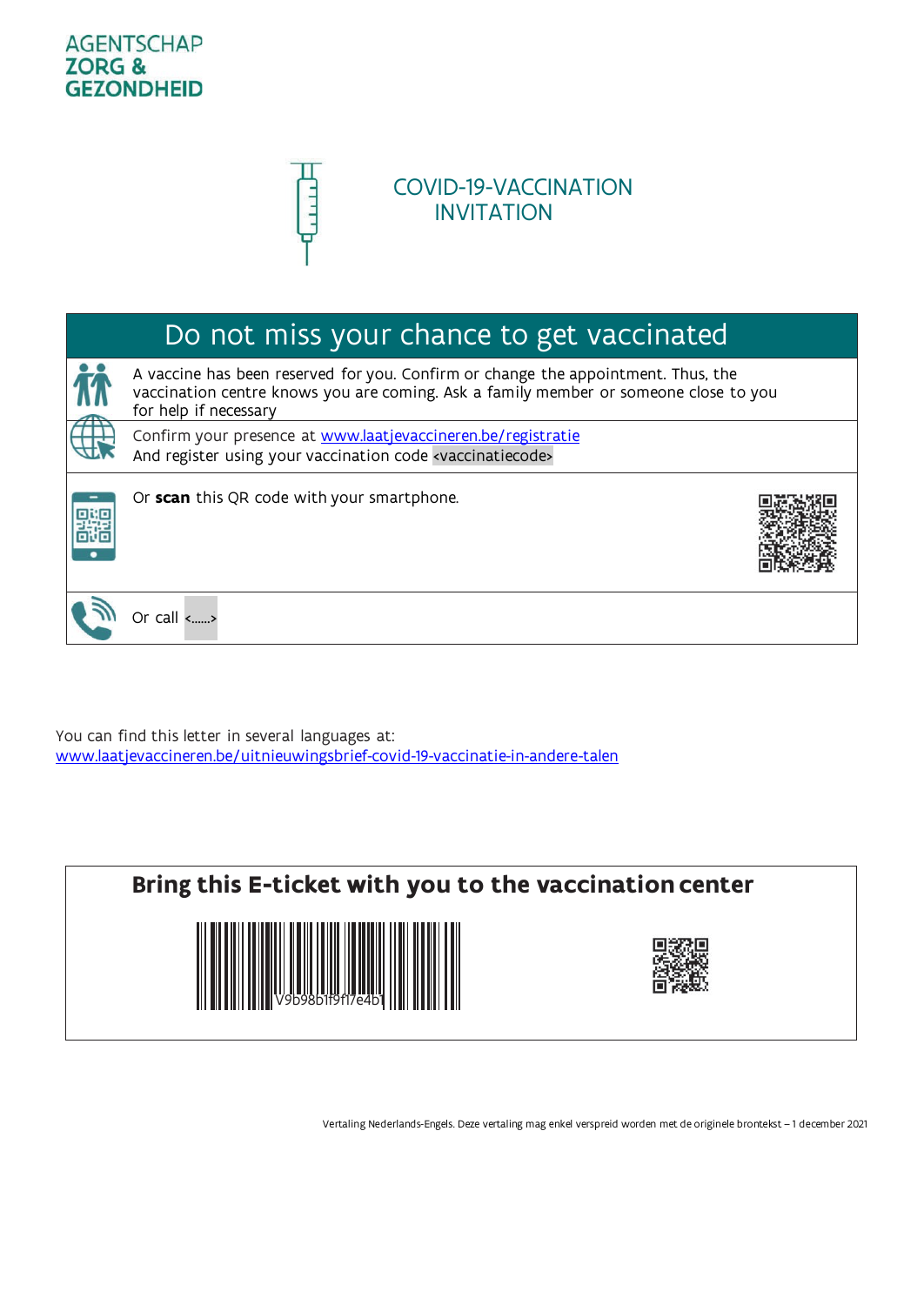

Kon ing Albert Il-Laan 35 1030 Brussel

#### **[www.laatjevaccineren.be](http://www.laatjevaccineren.be/)**

### Your personal vaccination code: <vaccinatiecode>

Dear ……,

This is an invitation to get either your first vaccination or your booster against COVID-19. This vaccination is offered free of charge at the vaccination center. If you have already been vaccinated, this means that you can now get an additional dose. Keep this letter carefully. Vaccination is not mandatory, but recommended for your own health and the health of people in your surroundings.

You can read more about the importance of vaccination and vaccines in the attachment.

### Where and when will you be vaccinated? Let us know you are coming!



- Confirm you are coming.
- Surf to **www.laatjevaccineren.be/registratie** and register using your vaccination code <vaccinatiecode>. Or call the number  $\leftarrow$   $\rightarrow$ .
- Do you not want to accept this invitation to get vaccinated? Make sure to let us know. So, we can give your vaccine to someone else.

### What do you do on the day of your vaccination?

- Bring the e-ticket and your identity card.
- Wear a face mask: a surgical or cloth mask, not a bandana or a scarf.
- Wear comfortable clothes. You will be vaccinated in your upper arm.
- Come alone, unless you need help or are under 16 years old.
- Are you feeling sick, do you have flu-like symptoms or do you have a fever of more than 38°C? Then postpone your appointment and make a new one when you are completely healed.
- Are you in quarantine on the day of your vaccination? Postpone your appointment until after your quarantine

### Do you have any personal questions or are you in doubt about getting vaccinated?

- Talk to your family doctor or ask your pharmacist for more information.
- Read the attachment to this letter.
- Surf to [www.laatjevaccineren.be](http://www.laatjevaccineren.be/)
- Call 1700, the Infoline of the Flemish government

We thank you for your help to allow for a smooth vaccination. This way we can collectively achieve herd immunity.

Kind regards, Dr. Dirk Dewolf Administrator-General